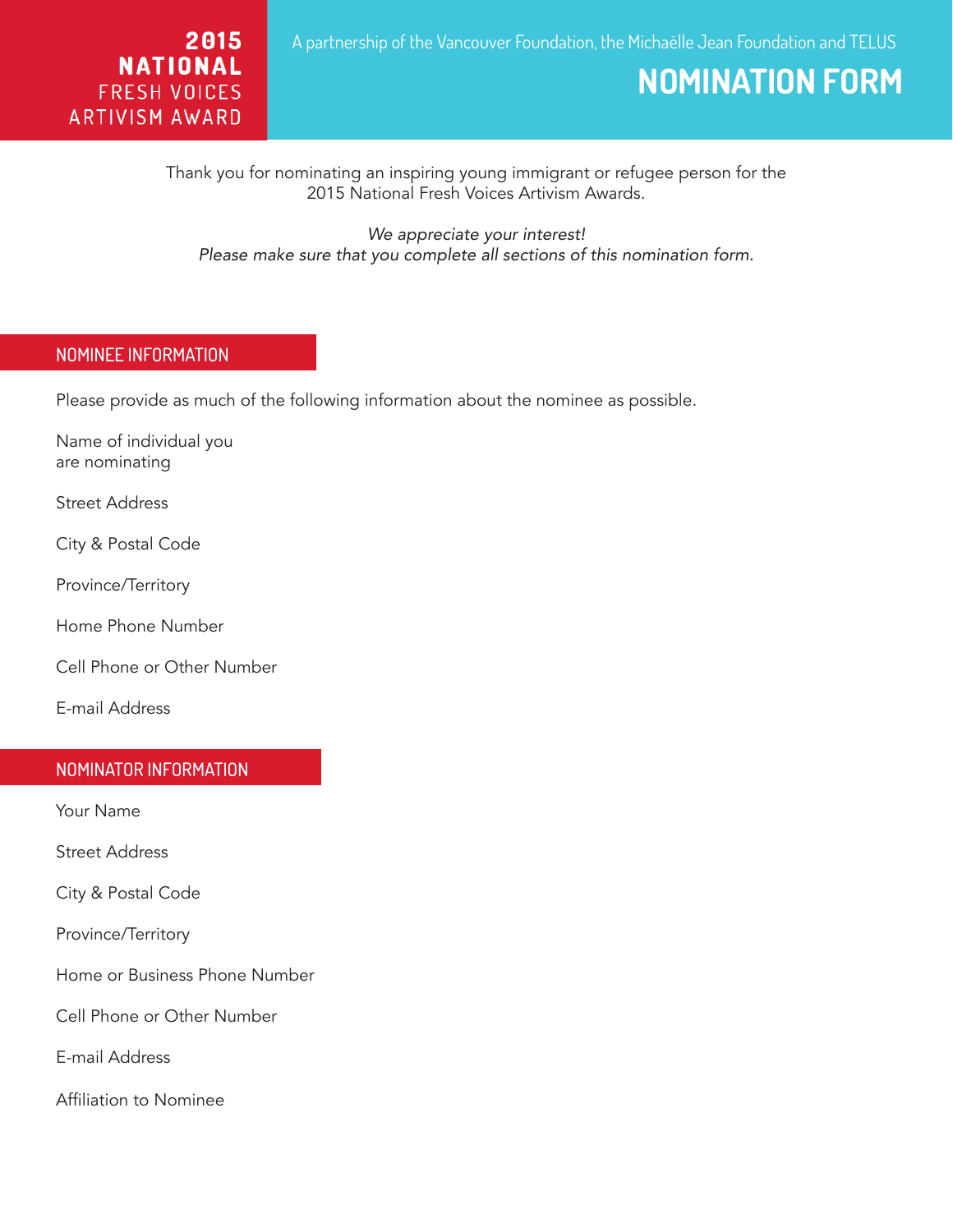Provide a brief biography or history of the nominee (200 word maximum):

Please provide a description of the nominee's use of the arts and/or cultural engagement to transform and impact change in newcomer communities in Canada (500 words maximum):

If you would like to share other information about the nominee that is not covered in this form, you can include it on a separate page. Please limit this additional information to 500 words.